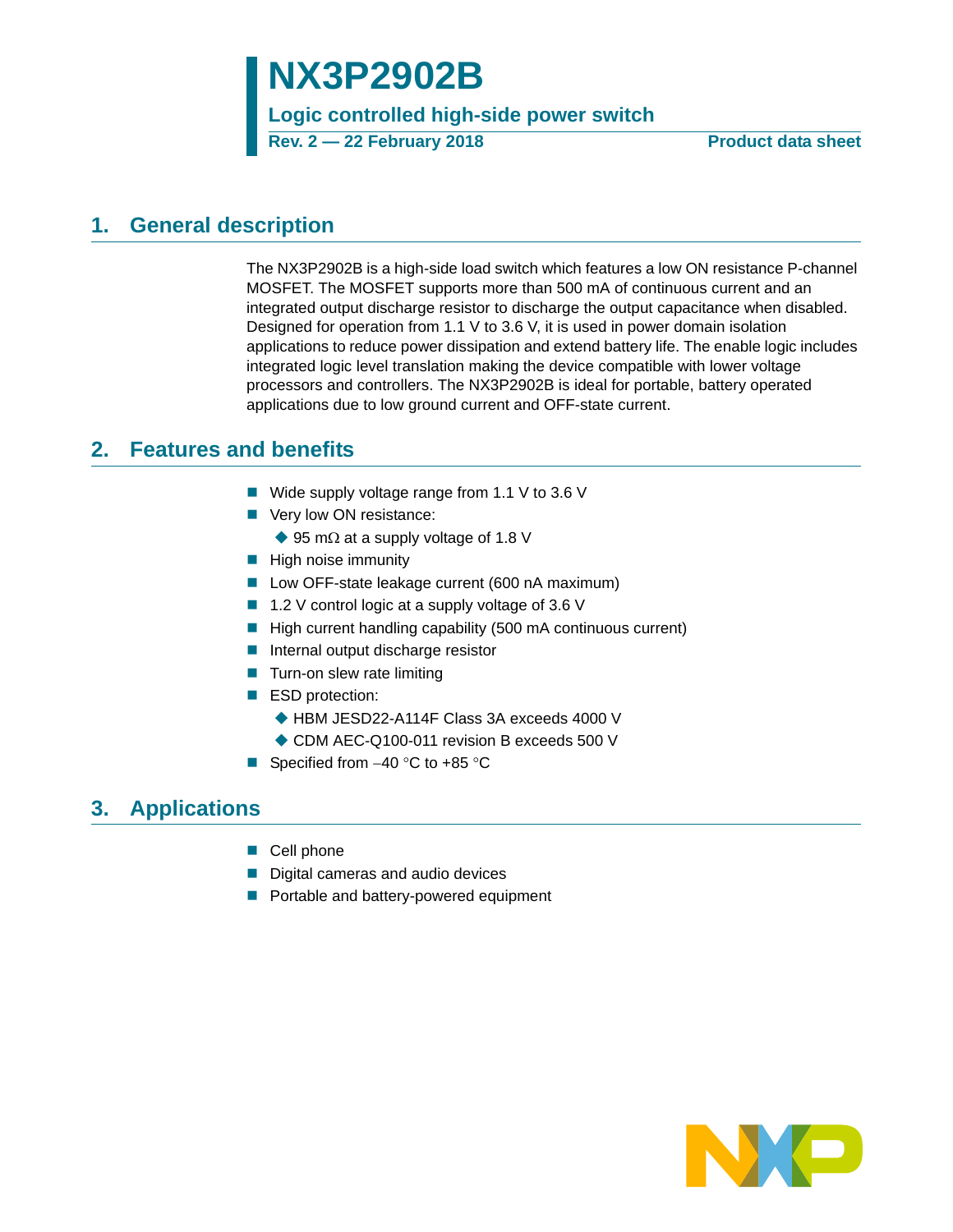## <span id="page-1-0"></span>**4. Ordering information**

| <b>Ordering information</b><br>Table 1. |         |               |                                                                                                            |                |  |  |  |
|-----------------------------------------|---------|---------------|------------------------------------------------------------------------------------------------------------|----------------|--|--|--|
| Type number                             | Topside | Package       |                                                                                                            |                |  |  |  |
|                                         | marking | <b>Name</b>   | <b>Description</b>                                                                                         | <b>Version</b> |  |  |  |
| <b>NX3P2902BUK</b>                      | х2      | <b>WLCSP4</b> | wafer level chip-scale package; 4 bumps; $0.77 \times 0.77 \times 0.51$<br>mm. (Backside coating included) | NX3P2902B      |  |  |  |

### **4.1 Ordering options**

#### <span id="page-1-1"></span>**Table 2. Ordering options**

| Type number        | <b>Orderable</b><br>part number | Package | <b>Packing method</b>          | <b>Minimum</b><br>order quantity | Temperature                  |
|--------------------|---------------------------------|---------|--------------------------------|----------------------------------|------------------------------|
| <b>NX3P2902BUK</b> | NX3P2902BUKZ                    | WLCSP4  | $ Reel 7" Q1/T1$ in<br>Drypack | 3000                             | $T_{amb} = -40$ °C to +85 °C |

## <span id="page-1-2"></span>**5. Functional diagram**



## <span id="page-1-3"></span>**6. Pinning information**

### **6.1 Pinning**

<span id="page-1-4"></span>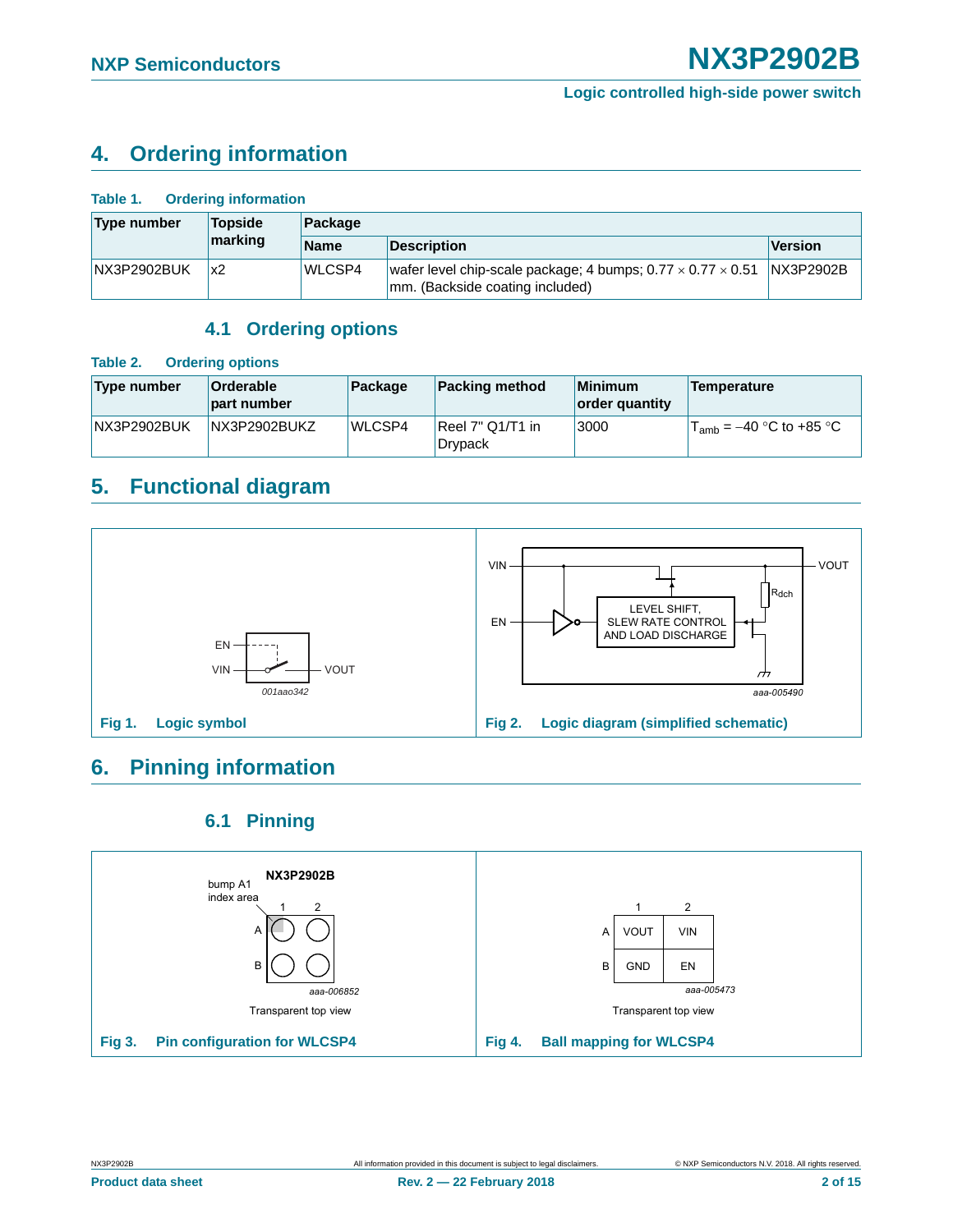### **6.2 Pin description**

<span id="page-2-4"></span>

| Table 3. Pin description |                |                            |
|--------------------------|----------------|----------------------------|
| Symbol                   | Pin            | <b>Description</b>         |
| <b>VOUT</b>              | A1             | output voltage             |
| <b>GND</b>               | B <sub>1</sub> | ground (0 V)               |
| <b>VIN</b>               | A2             | input voltage              |
| EN                       | B <sub>2</sub> | enable input (active HIGH) |

### <span id="page-2-5"></span>**7. Functional description**

#### **Table 4. Function table[\[1\]](#page-2-0)**

| Input EN | Switch     |
|----------|------------|
| ∣∟       | switch OFF |
| lн       | switch ON  |

<span id="page-2-0"></span> $[1]$  H = HIGH voltage level; L = LOW voltage level.

### <span id="page-2-6"></span>**8. Limiting values**

#### **Table 5. Limiting values**

*In accordance with the Absolute Maximum Rating System (IEC 60134). Voltages are referenced to GND (ground = 0 V).*

| <b>Symbol</b>    | <b>Parameter</b>                | <b>Conditions</b>                                 |             | <b>Min</b> | <b>Max</b>     | <b>Unit</b> |
|------------------|---------------------------------|---------------------------------------------------|-------------|------------|----------------|-------------|
| $ V_1 $          | input voltage                   | input EN                                          | $\boxed{1}$ | $-0.5$     | $+4.0$         | ٧           |
|                  |                                 | input VIN                                         | $[2]$       | $-0.5$     | $+4.0$         | V           |
| V <sub>SW</sub>  | switch voltage                  | output VOUT                                       | $[2]$       | $-0.5$     | $V_{I(VIN)}$   | V           |
| $I_{IK}$         | input clamping current          | input EN: $V_{I(EN)} < -0.5 V$                    |             | -50        |                | mA          |
| $I_{SK}$         | switch clamping current         | input VIN: $V_{I(VIN)} < -0.5 V$                  |             | -50        | $\blacksquare$ | mA          |
|                  |                                 | output VOUT: $V_{\text{O}(V\text{OUT})} < -0.5 V$ |             | -50        | ٠              | mA          |
|                  |                                 | output VOUT: $V_{O(VOUT)} > V_{I(VIN)} + 0.5 V$   |             |            | 50             | mA          |
| Isw              | switch current                  | $V_{SW}$ > -0.5 V                                 |             |            |                |             |
|                  |                                 | $T_{amb} = 25 °C$                                 |             |            | ±1000          | mA          |
|                  |                                 | $T_{amb} = 85 °C$                                 |             |            | ±500           | mA          |
| $T_{j(max)}$     | maximum junction<br>temperature |                                                   |             | -40        | $+125$         | $^{\circ}C$ |
| $T_{\text{stg}}$ | storage temperature             |                                                   |             | $-65$      | $+150$         | $^{\circ}C$ |
| $P_{\text{tot}}$ | total power dissipation         |                                                   | $[3]$       |            | 300            | mW          |

<span id="page-2-1"></span>[1] The minimum input voltage rating may be exceeded if the input current rating is observed.

<span id="page-2-2"></span>[2] The minimum and maximum switch voltage ratings may be exceeded if the switch clamping current rating is observed.

<span id="page-2-3"></span>[3] The (absolute) maximum power dissipation depends on the junction temperature T<sub>j</sub>. Higher power dissipation is allowed in conjunction with lower ambient temperatures. The conditions to determine the specified values are  $T_{amb} = 85 °C$  and the use of a two layer PCB.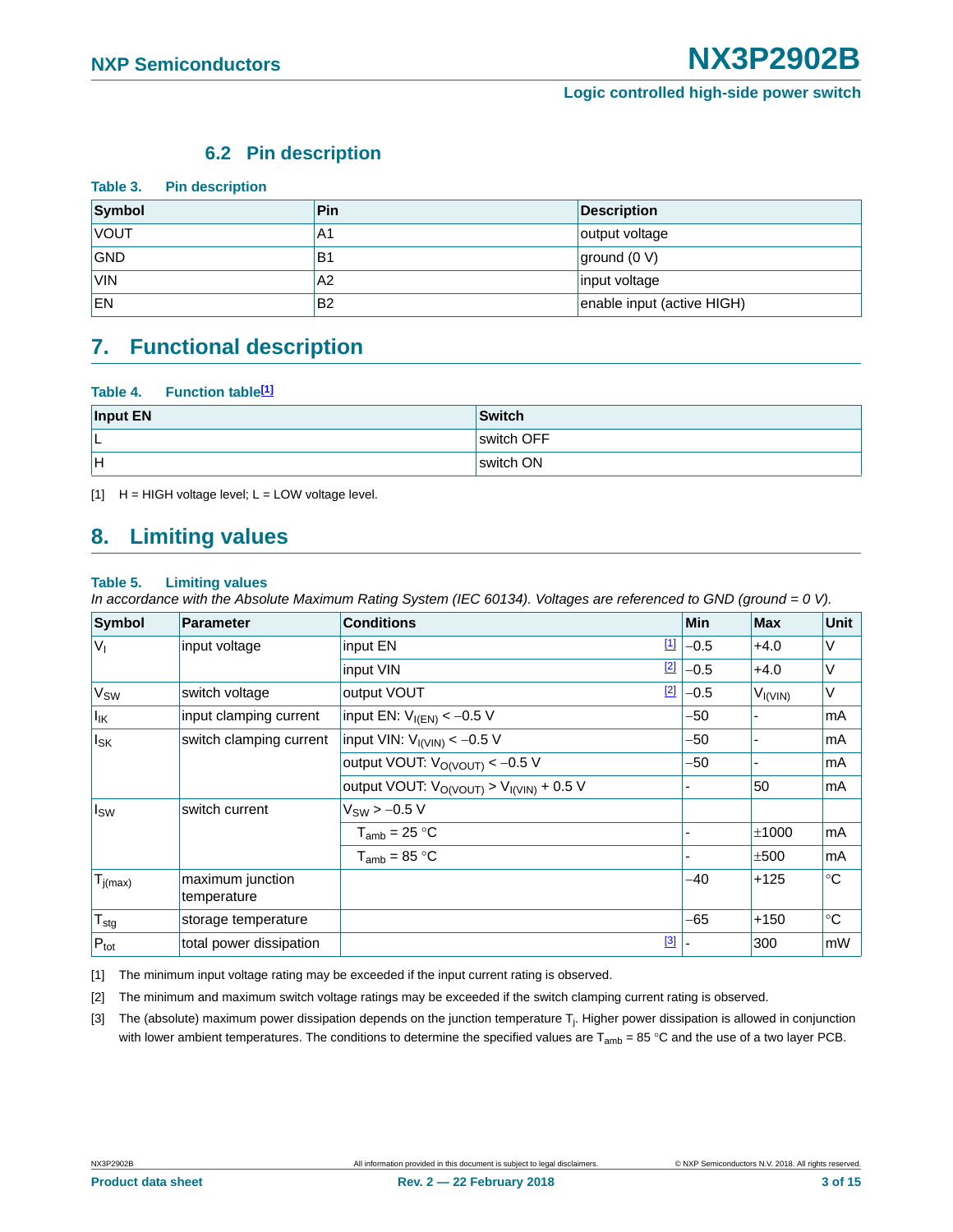## <span id="page-3-3"></span>**9. Recommended operating conditions**

| Table 6. | <b>Recommended operating conditions</b> |                   |       |     |              |  |  |  |
|----------|-----------------------------------------|-------------------|-------|-----|--------------|--|--|--|
|          | Symbol Parameter                        | <b>Conditions</b> | Min   | Max | <b>Unit</b>  |  |  |  |
| 'Vı      | input voltage                           |                   | . .   | 3.6 |              |  |  |  |
| l amb    | ambient temperature                     |                   | $-40$ | +85 | $\circ$<br>◡ |  |  |  |

### <span id="page-3-4"></span>**10. Thermal characteristics**

#### **Table 7. Thermal characteristics**

| Symbol        | <b>Parameter</b>                            | <b>Conditions</b> | Тур | Unit       |
|---------------|---------------------------------------------|-------------------|-----|------------|
| $R_{th(j-a)}$ | thermal resistance from iunction to ambient |                   | 130 | <b>K/W</b> |

<span id="page-3-0"></span>[1] The overall R<sub>th(i-a)</sub> can vary depending on the board layout. To minimize the effective R<sub>th(j-a)</sub>, all pins must have a solid connection to larger Cu layer areas e.g. to the power and ground layer. In multi-layer PCB applications, the second layer should be used to create a large heat spreader area right below the device. If this layer is either ground or power, it should be connected with several vias to the top layer connecting to the device ground or supply. Try not to use any solder-stop varnish under the chip.

<span id="page-3-1"></span>[2] Rely on the measurement data given for a rough estimation of the  $R_{th(j-a)}$  in the application. The actual  $R_{th(j-a)}$  value may vary in applications using different layer stacks and layouts.

### <span id="page-3-5"></span>**11. Static characteristics**

#### <span id="page-3-2"></span>**Table 8. Static characteristics**

*VI(VIN) = 0.9 V to 3.6 V, unless otherwise specified; Voltages are referenced to GND (ground = 0 V).*

| Symbol          | <b>Parameter</b>                | <b>Conditions</b>                                                                |                          | $T_{amb}$ = 25 °C |     | $T_{amb}$ = –40 °C to +85 °C Unit |            |          |
|-----------------|---------------------------------|----------------------------------------------------------------------------------|--------------------------|-------------------|-----|-----------------------------------|------------|----------|
|                 |                                 |                                                                                  | <b>Min</b>               | <b>Typ</b>        | Max | <b>Min</b>                        | <b>Max</b> |          |
| $V_{\text{IH}}$ | <b>HIGH-level</b>               | EN input                                                                         |                          |                   |     |                                   |            |          |
|                 | input voltage                   | $V_{I(VIN)} = 1.1 V$ to 1.3 V                                                    | $\overline{\phantom{0}}$ |                   |     | 1.0                               |            | $\vee$   |
|                 |                                 | $V_{I(VIN)} = 1.3 V$ to 1.8 V                                                    | $\overline{\phantom{0}}$ |                   |     | 1.2                               |            | $\vee$   |
|                 |                                 | $V_{\text{I}(\text{V} \text{N})}$ = 1.8 V to 3.6 V                               | ٠                        |                   |     | 1.2                               |            | V        |
| $V_{IL}$        | LOW-level                       | EN input                                                                         |                          |                   |     |                                   |            |          |
|                 | input voltage                   | $V_{\text{I}(\text{VIN})}$ = 1.1 V to 1.3 V                                      | ۰                        |                   |     |                                   | 0.3        | $\vee$   |
|                 |                                 | $V_{I(VIN)} = 1.3 V$ to 1.8 V                                                    | $\overline{\phantom{a}}$ |                   |     |                                   | 0.4        | V        |
|                 |                                 | $V_{I(VIN)} = 1.8 V$ to 3.6 V                                                    | $\overline{\phantom{a}}$ | ٠                 | ۰   |                                   | 0.45       | V        |
| I <sub>I</sub>  | input leakage<br>current        | $V_{I(EN)} = 0$ V or 3.6 V                                                       | $\overline{\phantom{a}}$ | 0.1               | ٠   |                                   | 500        | nA       |
| <b>I</b> GND    | ground current                  | $V_{I(EN)} = 0$ V or 3.6 V; VOUT open;<br>see Figure 5 and Figure 6              | $\blacksquare$           |                   |     | $-2$                              |            | μA       |
| $I_{S(OFF)}$    | OFF-state<br>leakage<br>current | $V_{I(VIN)} = 3.6 V; V_{I(EN)} = GND;$<br>$V_{\text{IVOUT}}$ = GND; see Figure 8 | $\overline{\phantom{a}}$ | 10                |     |                                   | 600        | nA       |
| $R_{dch}$       | discharge<br>resistance         | VOUT output; $V_{I(VIN)} = 3.3 V$                                                | $\overline{\phantom{a}}$ | 90                |     |                                   | 120        | $\Omega$ |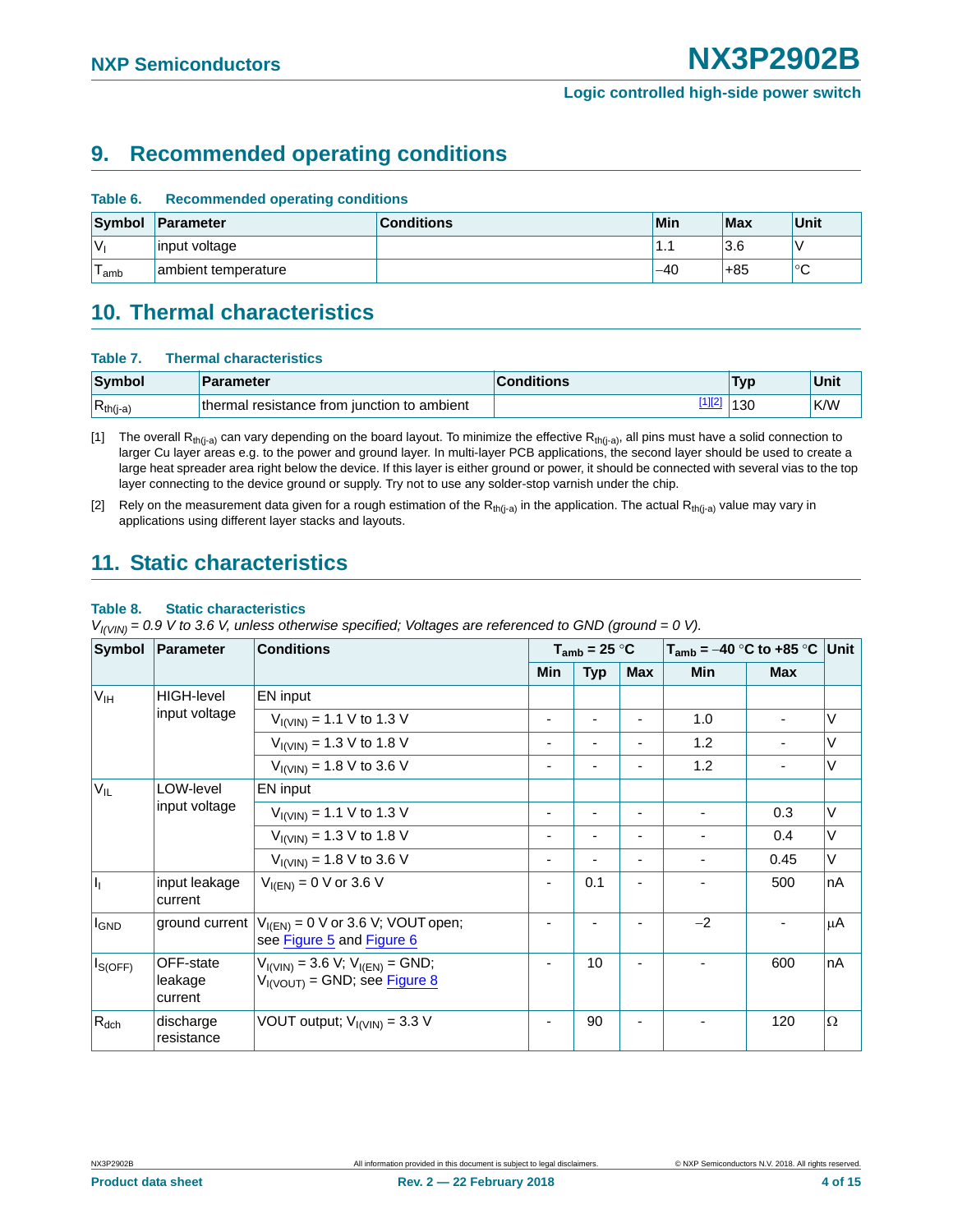<span id="page-4-2"></span>

### **11.1 Graphs**

<span id="page-4-1"></span><span id="page-4-0"></span>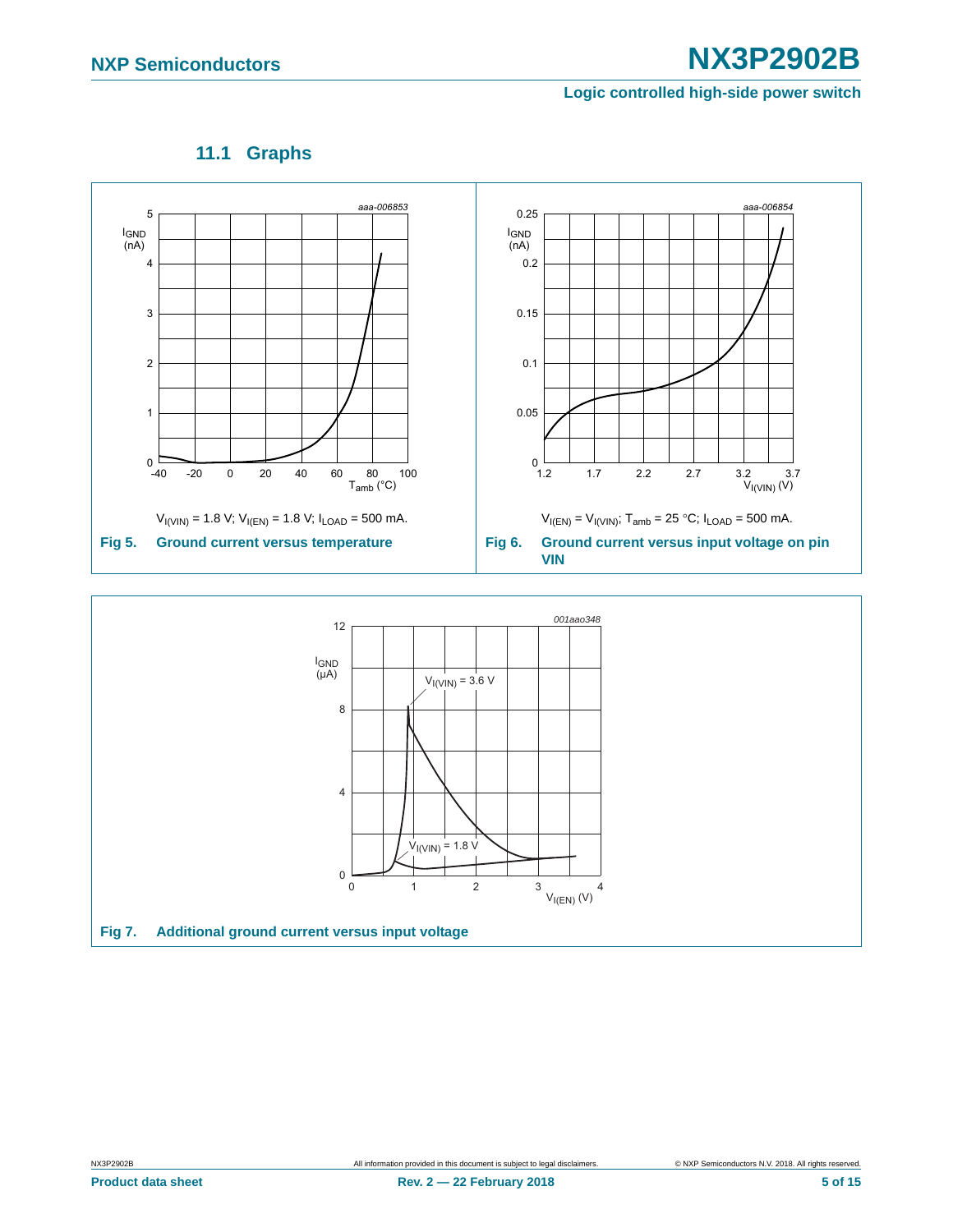# **NXP Semiconductors NX3P2902B**

#### **Logic controlled high-side power switch**



### **11.2 ON resistance**

#### <span id="page-5-2"></span><span id="page-5-0"></span>**Table 9. ON resistance**

*At recommended operating conditions; voltages are referenced to GND (ground = 0 V).*

| Symbol   | <b>Parameter</b> | <b>Conditions</b>                                                                   | $T_{amb}$ = -40 °C to +85 °C |                    |            | Unit      |
|----------|------------------|-------------------------------------------------------------------------------------|------------------------------|--------------------|------------|-----------|
|          |                  |                                                                                     | <b>Min</b>                   | Typ <sup>[1]</sup> | <b>Max</b> |           |
| $R_{ON}$ | ON resistance    | $V_{I(EN)} = 1.5 V$ ; $I_{LOAD} = 200$ mA;<br>see Figure 9, Figure 10 and Figure 11 |                              |                    |            |           |
|          |                  | $V_{I(VIN)} = 1.2 V$                                                                |                              | 150                |            | $m\Omega$ |
|          |                  | $V_{I(VIN)} = 1.5 V$                                                                |                              | 110                | ٠          | $m\Omega$ |
|          |                  | $V_{I(VIN)} = 1.8 V$                                                                | $\overline{\phantom{0}}$     | 95                 | 130        | $m\Omega$ |
|          |                  | $V_{I(VIN)} = 2.5 V$                                                                | $\overline{\phantom{0}}$     | 75                 |            | $m\Omega$ |
|          |                  | $V_{I(VIN)} = 3.6 V$                                                                |                              | 65                 |            | $m\Omega$ |

<span id="page-5-1"></span>[1] Typical values are measured at  $T_{amb} = 25 \degree C$ .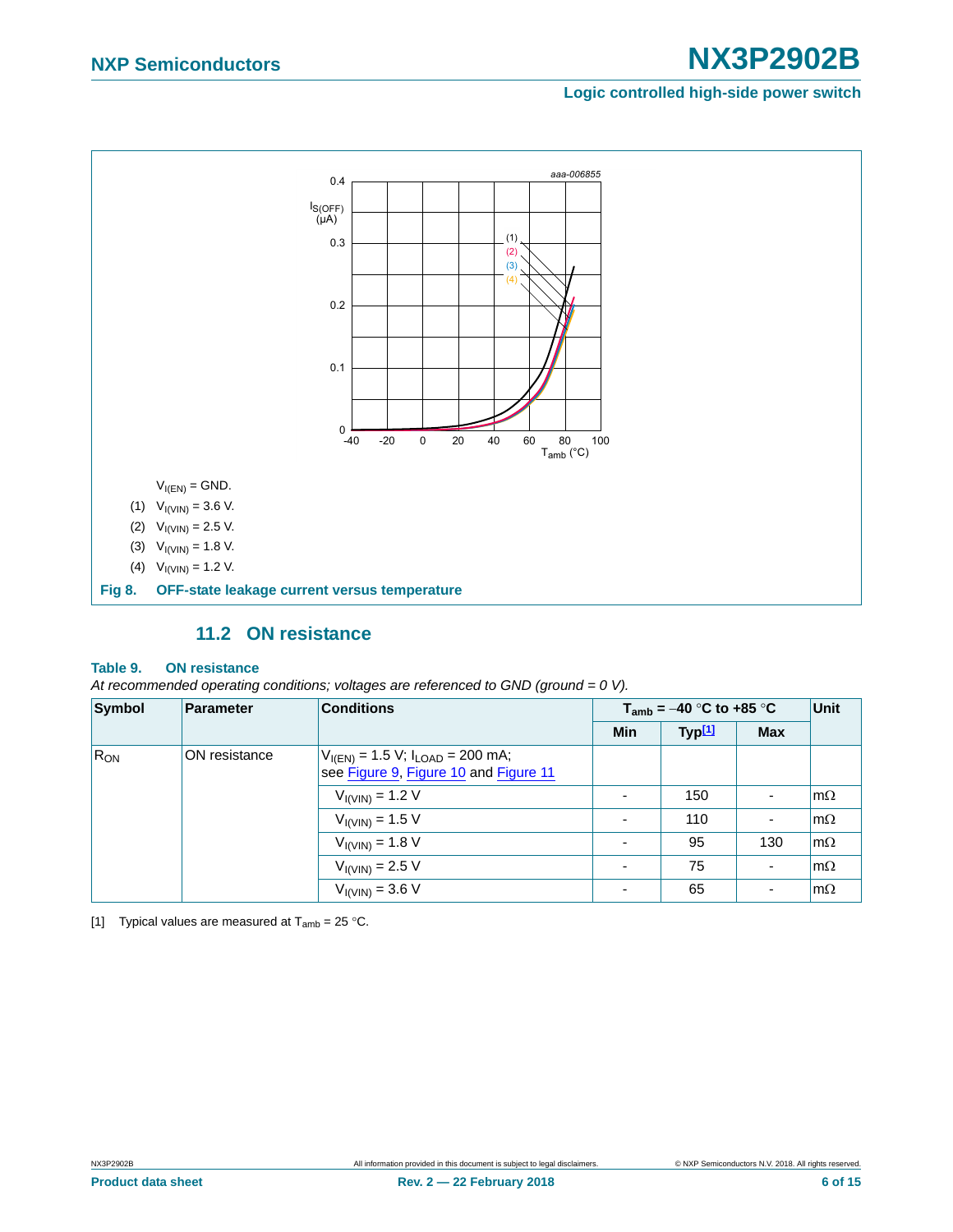<span id="page-6-3"></span><span id="page-6-1"></span><span id="page-6-0"></span>

### <span id="page-6-2"></span>**11.3 ON resistance test circuit and waveforms**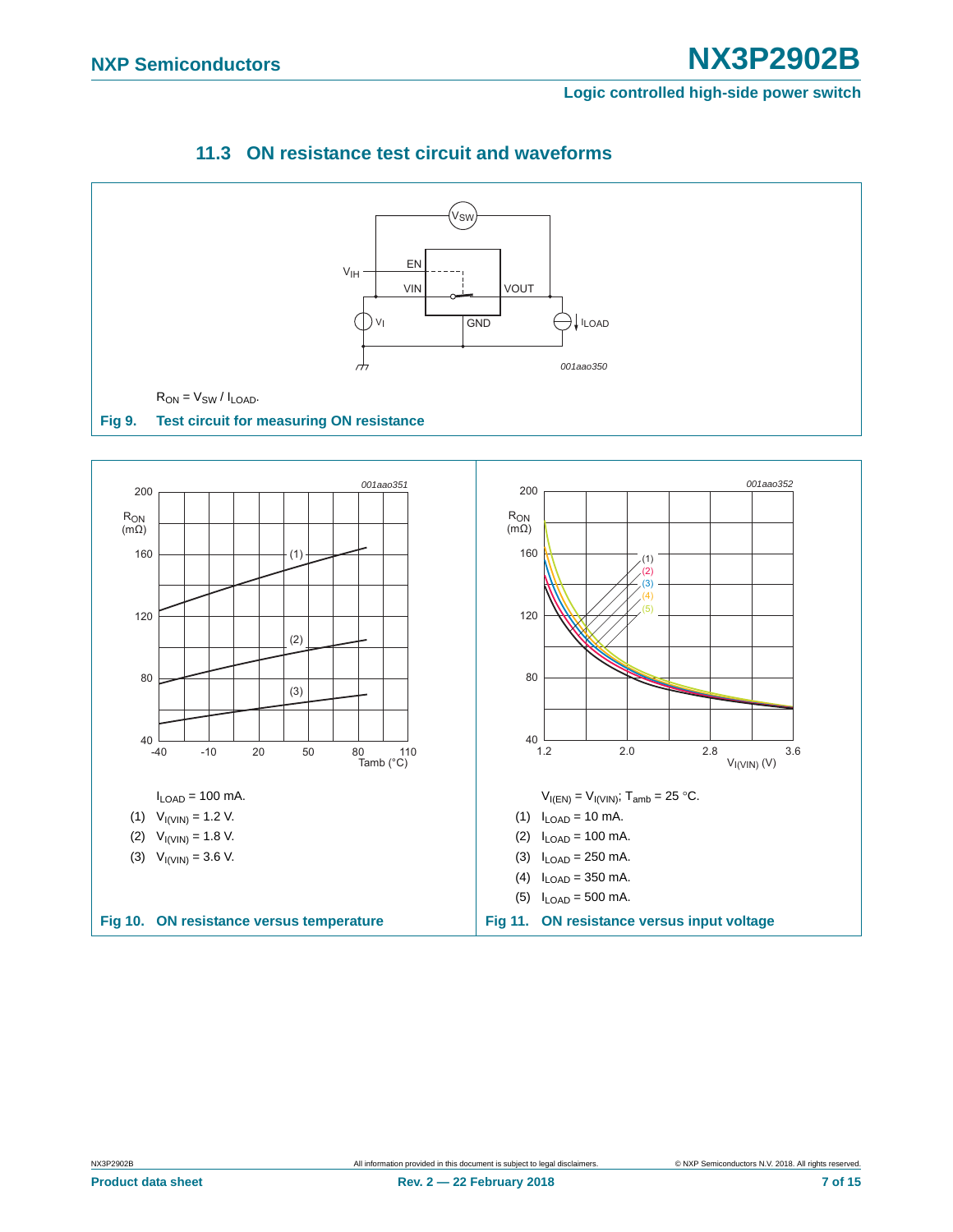## <span id="page-7-1"></span>**12. Dynamic characteristics**

#### **Table 10. Dynamic characteristics**

At recommended operating conditions; voltages are referenced to GND (ground = 0 V); for test circuit see [Figure 12](#page-8-0) and *[Figure 13](#page-8-1).*

|                  | Symbol Parameter     | <b>Conditions</b>                       | $T_{amb} = -40$ °C to +85 °C | <b>Unit</b>        |                          |    |
|------------------|----------------------|-----------------------------------------|------------------------------|--------------------|--------------------------|----|
|                  |                      |                                         | Min                          | Typ <sup>[1]</sup> | <b>Max</b>               |    |
| $t_{en}$         | enable time          | EN to VOUT; see Figure 14               |                              |                    |                          |    |
|                  |                      | $V_{I(VIN)} = 1.8 V$                    | 175                          | 310                | $\overline{\phantom{a}}$ | μS |
|                  |                      | $V_{I(VIN)} = 3.3 V$                    | 80                           | 135                | ۰.                       | μS |
| $t_{dis}$        | disable time         | EN to VOUT; see Figure 14               |                              |                    |                          |    |
|                  |                      | $V_{I(VIN)} = 1.8 V$                    | $\overline{\phantom{a}}$     | 10                 | ٠                        | μS |
|                  |                      | $V_{I(VIN)} = 3.3 V$                    | -                            | 8                  | $\overline{\phantom{0}}$ | μS |
| $t_{on}$         | turn-on time         | EN to VOUT; see Figure 14 and Figure 15 |                              |                    |                          |    |
|                  |                      | $V_{I(VIN)} = 1.8 V$                    | 285                          | 570                | ۰                        | μS |
|                  |                      | $V_{I(VIN)} = 3.3 V$                    | 150                          | 280                | $\overline{\phantom{0}}$ | μS |
| $t_{off}$        | turn-off time        | EN to VOUT; see Figure 16 and Figure 17 |                              |                    |                          |    |
|                  |                      | $V_{I(VIN)} = 1.8 V$                    | ۰                            | 200                |                          | μS |
|                  |                      | $V_{I(VIN)} = 3.3 V$                    | $\overline{\phantom{a}}$     | 180                | ۰                        | μS |
| t <sub>TLH</sub> | LOW to HIGH          | <b>VOUT</b>                             |                              |                    |                          |    |
|                  | output<br>transition | $V_{I(VIN)} = 1.8 V$                    | 110                          | 265                |                          | μS |
|                  | time                 | $V_{I(VIN)} = 3.3 V$                    | 70                           | 150                | ٠                        | μS |
| $t_{\text{THL}}$ | <b>HIGH</b> to LOW   | <b>VOUT</b>                             |                              |                    |                          |    |
|                  | output               | $V_{I(VIN)} = 1.8 V$                    | $\overline{\phantom{a}}$     | 190                | $\overline{\phantom{0}}$ | μS |
|                  | transition<br>time   | $V_{I(VIN)} = 3.3 V$                    | ٠                            | 172                |                          | μS |

<span id="page-7-0"></span>[1] Typical values are measured at  $T_{amb} = 25 \degree C$ .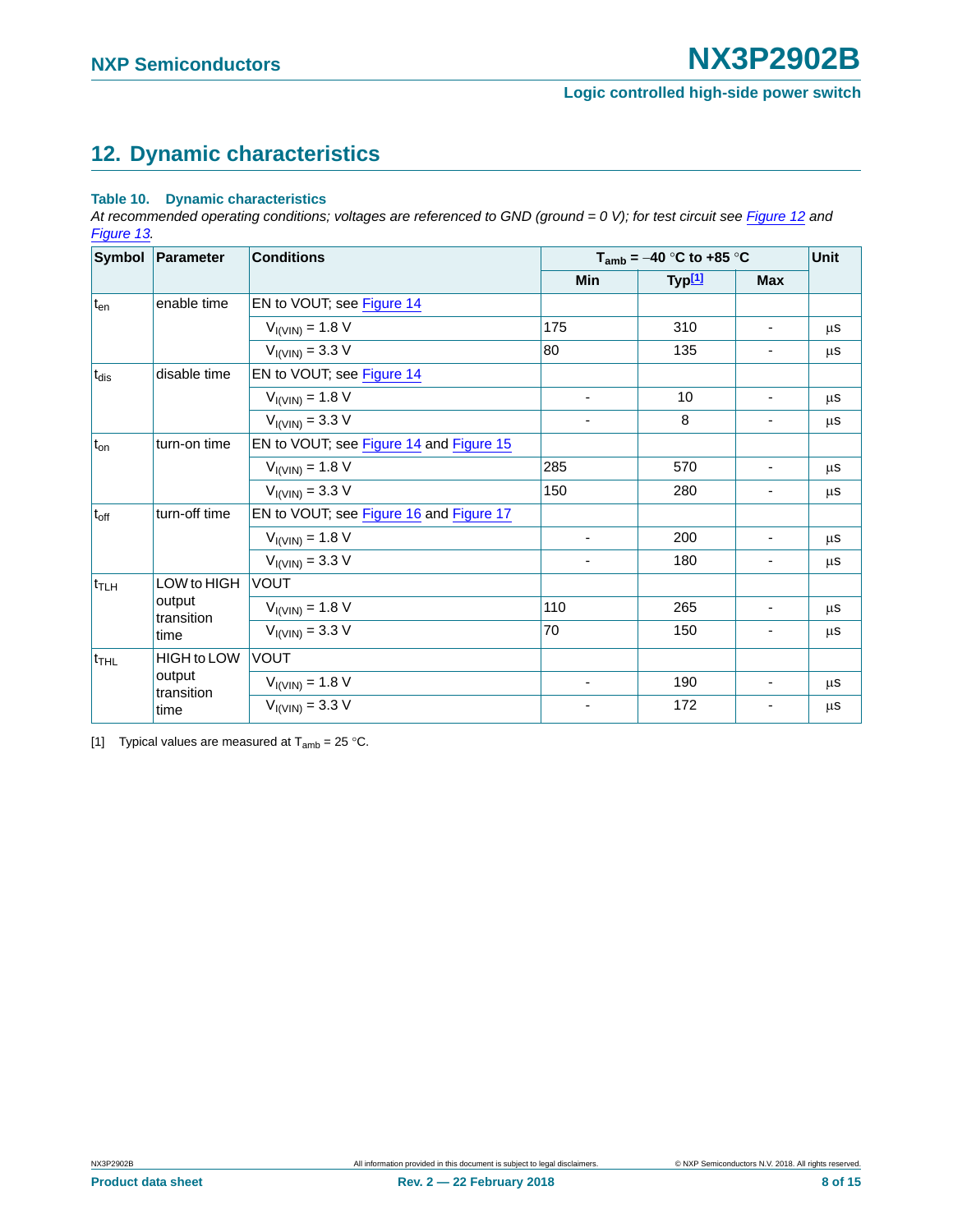# **NXP Semiconductors NX3P2902B**

#### **Logic controlled high-side power switch**

### **12.1 Waveforms and test circuits**

<span id="page-8-4"></span>

#### <span id="page-8-2"></span><span id="page-8-0"></span>**Table 11. Measurement points**

| <b>Supply voltage</b> | <b>EN Input</b>        |                                 | <b>Output</b>       |                            |                     |  |
|-----------------------|------------------------|---------------------------------|---------------------|----------------------------|---------------------|--|
| $V_{I(VIN)}$          | $V_M$                  | ւ <sub>r</sub> , ւ <sub>ք</sub> | $V_M$               | $V_{\rm X}$                | $'V_v$              |  |
| 1.1 V to 3.6 V        | $0.5 \times V_{I(EN)}$ | $\leq 100$ ns                   | $0.5 \times V_{OH}$ | $0.9 \times V_{\text{OH}}$ | $0.1 \times V_{OH}$ |  |



#### <span id="page-8-3"></span><span id="page-8-1"></span>**Table 12. Test data**

| <b>Supply voltage</b> | <b>EN Input</b> | Load |                           |  |
|-----------------------|-----------------|------|---------------------------|--|
| $V_{\text{EXT}}$      | $V_{I(EN)}$     | C    | $\mathbb{R}_{\mathsf{L}}$ |  |
| 1.1 V to 3.6 V        | 1.8V            | ւ սե | $1500 \Omega$             |  |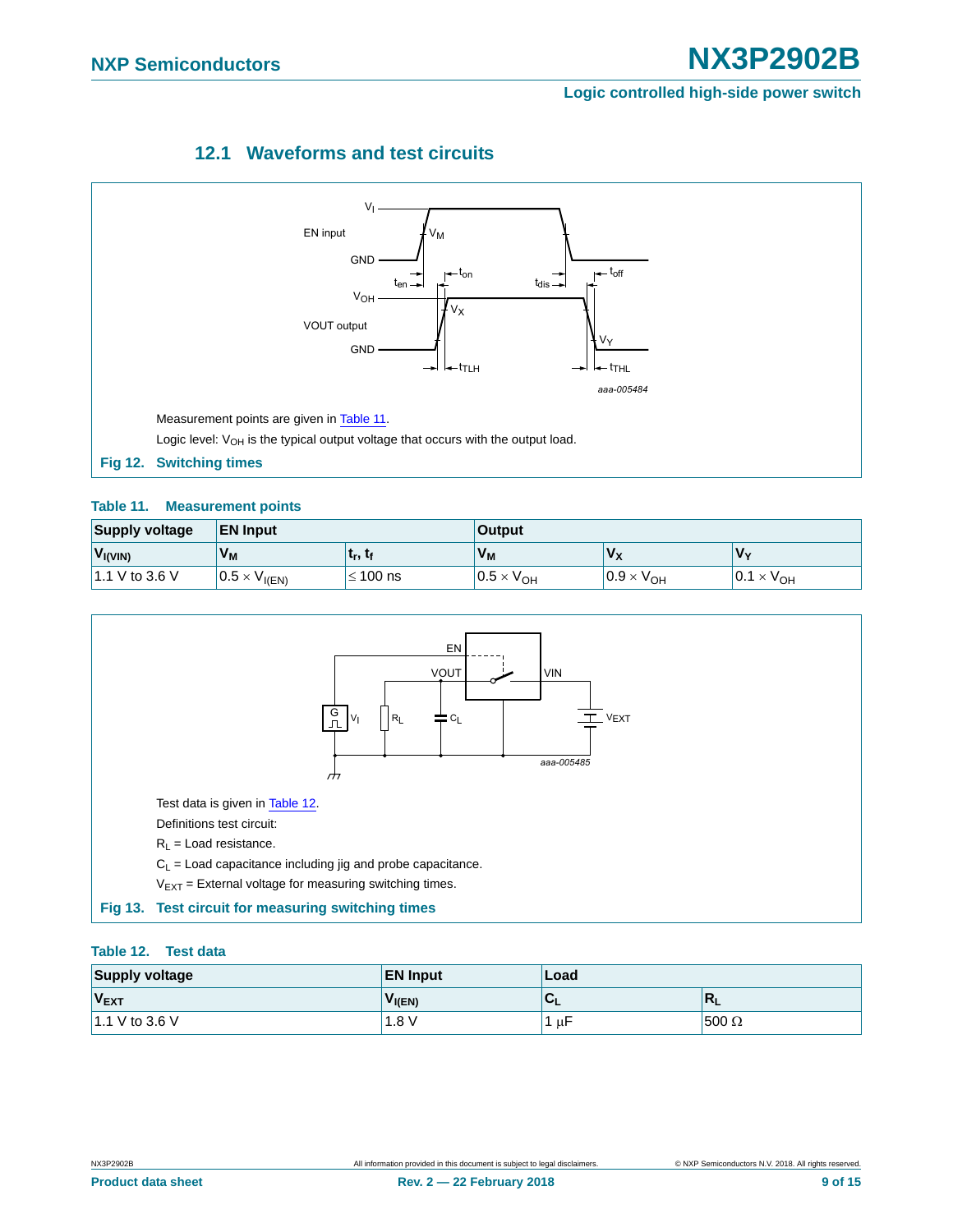# **NXP Semiconductors NX3P2902B**

#### <span id="page-9-3"></span><span id="page-9-1"></span>**Logic controlled high-side power switch**

<span id="page-9-2"></span><span id="page-9-0"></span>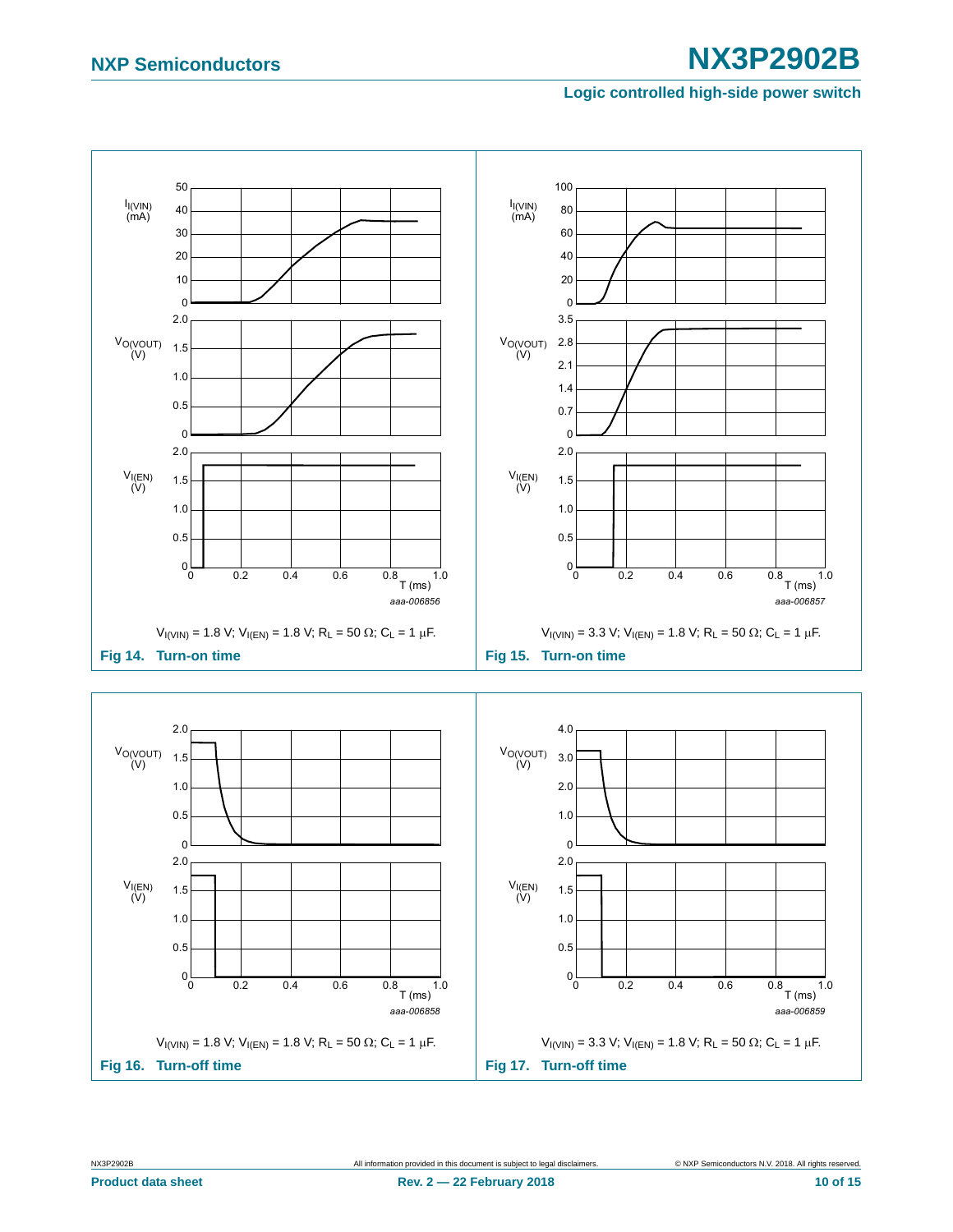## <span id="page-10-0"></span>**13. Package outline**



#### **Fig 18. Package outline WLCSP4 (NX3P2902B)**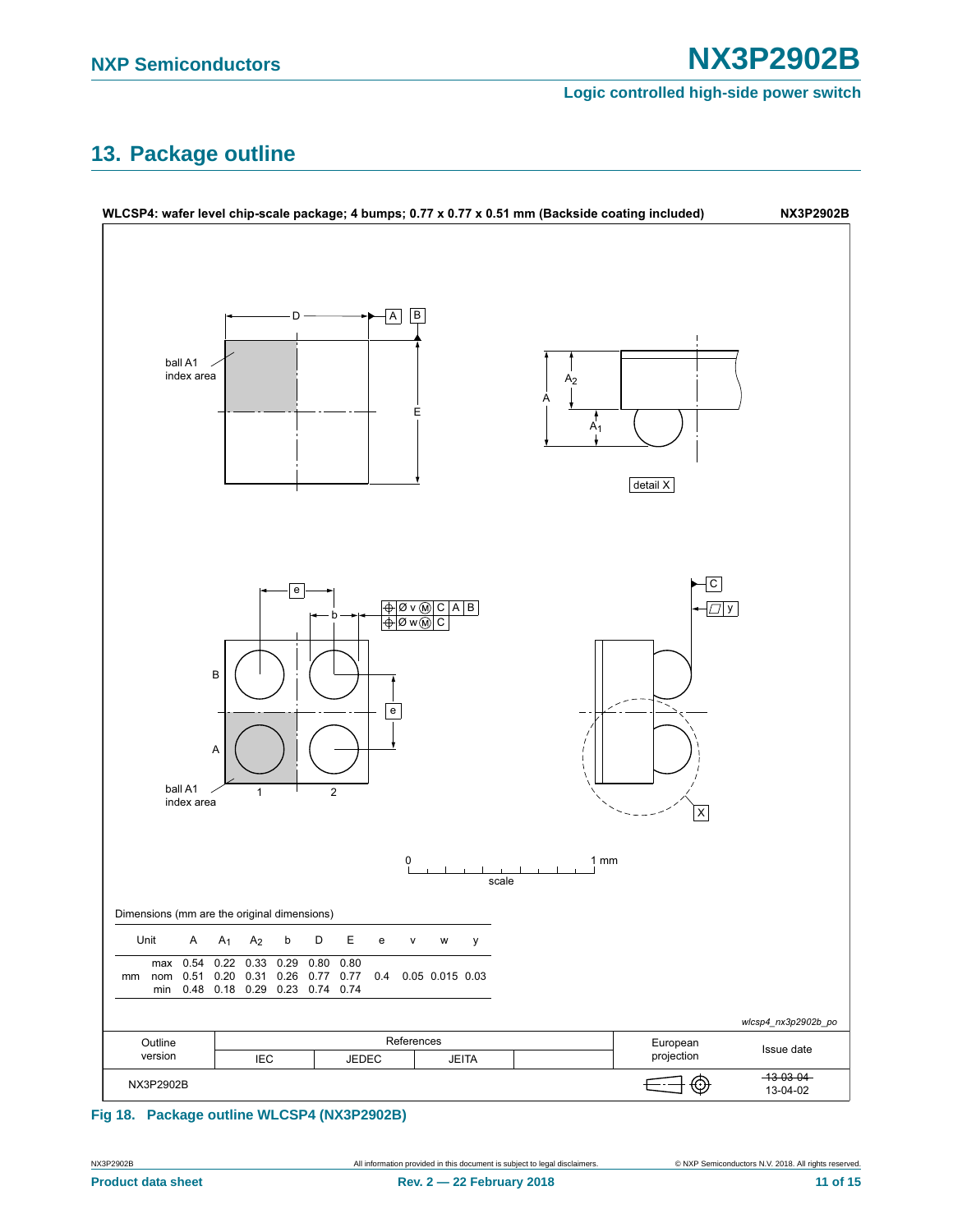## <span id="page-11-0"></span>**14. Abbreviations**

| <b>Table 13. Abbreviations</b> |                                                   |  |
|--------------------------------|---------------------------------------------------|--|
| Acronym                        | <b>Description</b>                                |  |
| <b>CDM</b>                     | <b>Charged Device Model</b>                       |  |
| <b>ESD</b>                     | ElectroStatic Discharge                           |  |
| HBM                            | Human Body Model                                  |  |
| <b>MOSFET</b>                  | Metal-Oxide Semiconductor Field Effect Transistor |  |

## <span id="page-11-1"></span>**15. Revision history**

#### **Table 14. Revision history**

| Document ID     | Release date                                       | Data sheet status  | <b>Change notice</b> | Supersedes      |
|-----------------|----------------------------------------------------|--------------------|----------------------|-----------------|
| NX3P2902B v.2   | 20180222                                           | Product data sheet |                      | NX3P2902B v.1.1 |
| Modifications:  | Updated Section 4 "Ordering information"           |                    |                      |                 |
| NX3P2902B v.1.1 | 20161101                                           | Product data sheet |                      | NX3P2902B v.1   |
| Modifications:  | • Table 8: Updated OFF-state current specification |                    |                      |                 |
| NX3P2902B v.1   | 20130429                                           | Product data sheet |                      |                 |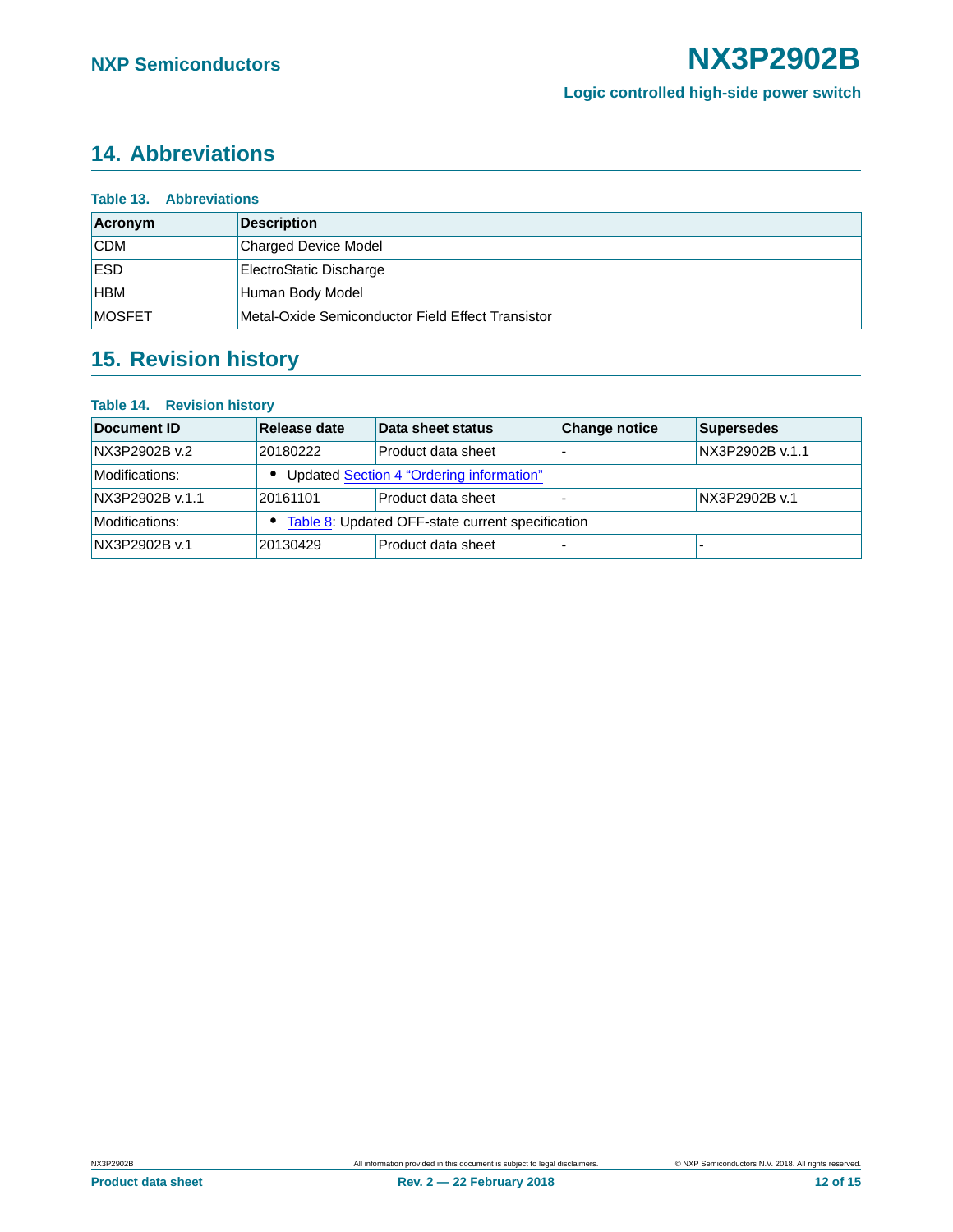## <span id="page-12-3"></span>**16. Legal information**

### <span id="page-12-4"></span>**16.1 Data sheet status**

| Document status[1][2]          | <b>Product status</b> <sup>[3]</sup> | <b>Definition</b>                                                                     |
|--------------------------------|--------------------------------------|---------------------------------------------------------------------------------------|
| Objective [short] data sheet   | Development                          | This document contains data from the objective specification for product development. |
| Preliminary [short] data sheet | Qualification                        | This document contains data from the preliminary specification.                       |
| Product [short] data sheet     | Production                           | This document contains the product specification.                                     |

<span id="page-12-0"></span>[1] Please consult the most recently issued document before initiating or completing a design.

<span id="page-12-1"></span>[2] The term 'short data sheet' is explained in section "Definitions".

<span id="page-12-2"></span>[3] The product status of device(s) described in this document may have changed since this document was published and may differ in case of multiple devices. The latest product status information is available on the Internet at URL [http://www.nxp.com.](http://www.nxp.com)

### <span id="page-12-5"></span>**16.2 Definitions**

**Draft —** The document is a draft version only. The content is still under internal review and subject to formal approval, which may result in modifications or additions. NXP Semiconductors does not give any representations or warranties as to the accuracy or completeness of information included herein and shall have no liability for the consequences of use of such information.

**Short data sheet —** A short data sheet is an extract from a full data sheet with the same product type number(s) and title. A short data sheet is intended for quick reference only and should not be relied upon to contain detailed and full information. For detailed and full information see the relevant full data sheet, which is available on request via the local NXP Semiconductors sales office. In case of any inconsistency or conflict with the short data sheet, the full data sheet shall prevail.

**Product specification —** The information and data provided in a Product data sheet shall define the specification of the product as agreed between NXP Semiconductors and its customer, unless NXP Semiconductors and customer have explicitly agreed otherwise in writing. In no event however, shall an agreement be valid in which the NXP Semiconductors product is deemed to offer functions and qualities beyond those described in the Product data sheet.

### <span id="page-12-6"></span>**16.3 Disclaimers**

**Limited warranty and liability —** Information in this document is believed to be accurate and reliable. However, NXP Semiconductors does not give any representations or warranties, expressed or implied, as to the accuracy or completeness of such information and shall have no liability for the consequences of use of such information. NXP Semiconductors takes no responsibility for the content in this document if provided by an information source outside of NXP Semiconductors.

In no event shall NXP Semiconductors be liable for any indirect, incidental, punitive, special or consequential damages (including - without limitation - lost profits, lost savings, business interruption, costs related to the removal or replacement of any products or rework charges) whether or not such damages are based on tort (including negligence), warranty, breach of contract or any other legal theory.

Notwithstanding any damages that customer might incur for any reason whatsoever, NXP Semiconductors' aggregate and cumulative liability towards customer for the products described herein shall be limited in accordance with the *Terms and conditions of commercial sale* of NXP Semiconductors.

**Right to make changes —** NXP Semiconductors reserves the right to make changes to information published in this document, including without limitation specifications and product descriptions, at any time and without notice. This document supersedes and replaces all information supplied prior to the publication hereof.

**Suitability for use —** NXP Semiconductors products are not designed, authorized or warranted to be suitable for use in life support, life-critical or safety-critical systems or equipment, nor in applications where failure or malfunction of an NXP Semiconductors product can reasonably be expected to result in personal injury, death or severe property or environmental damage. NXP Semiconductors and its suppliers accept no liability for inclusion and/or use of NXP Semiconductors products in such equipment or applications and therefore such inclusion and/or use is at the customer's own risk.

**Applications —** Applications that are described herein for any of these products are for illustrative purposes only. NXP Semiconductors makes no representation or warranty that such applications will be suitable for the specified use without further testing or modification.

Customers are responsible for the design and operation of their applications and products using NXP Semiconductors products, and NXP Semiconductors accepts no liability for any assistance with applications or customer product design. It is customer's sole responsibility to determine whether the NXP Semiconductors product is suitable and fit for the customer's applications and products planned, as well as for the planned application and use of customer's third party customer(s). Customers should provide appropriate design and operating safeguards to minimize the risks associated with their applications and products.

NXP Semiconductors does not accept any liability related to any default, damage, costs or problem which is based on any weakness or default in the customer's applications or products, or the application or use by customer's third party customer(s). Customer is responsible for doing all necessary testing for the customer's applications and products using NXP Semiconductors products in order to avoid a default of the applications and the products or of the application or use by customer's third party customer(s). NXP does not accept any liability in this respect.

**Limiting values —** Stress above one or more limiting values (as defined in the Absolute Maximum Ratings System of IEC 60134) will cause permanent damage to the device. Limiting values are stress ratings only and (proper) operation of the device at these or any other conditions above those given in the Recommended operating conditions section (if present) or the Characteristics sections of this document is not warranted. Constant or repeated exposure to limiting values will permanently and irreversibly affect the quality and reliability of the device.

**Terms and conditions of commercial sale —** NXP Semiconductors products are sold subject to the general terms and conditions of commercial sale, as published at [http://www.nxp.com/profile/terms,](http://www.nxp.com/profile/terms) unless otherwise agreed in a valid written individual agreement. In case an individual agreement is concluded only the terms and conditions of the respective agreement shall apply. NXP Semiconductors hereby expressly objects to applying the customer's general terms and conditions with regard to the purchase of NXP Semiconductors products by customer.

**No offer to sell or license —** Nothing in this document may be interpreted or construed as an offer to sell products that is open for acceptance or the grant, conveyance or implication of any license under any copyrights, patents or other industrial or intellectual property rights.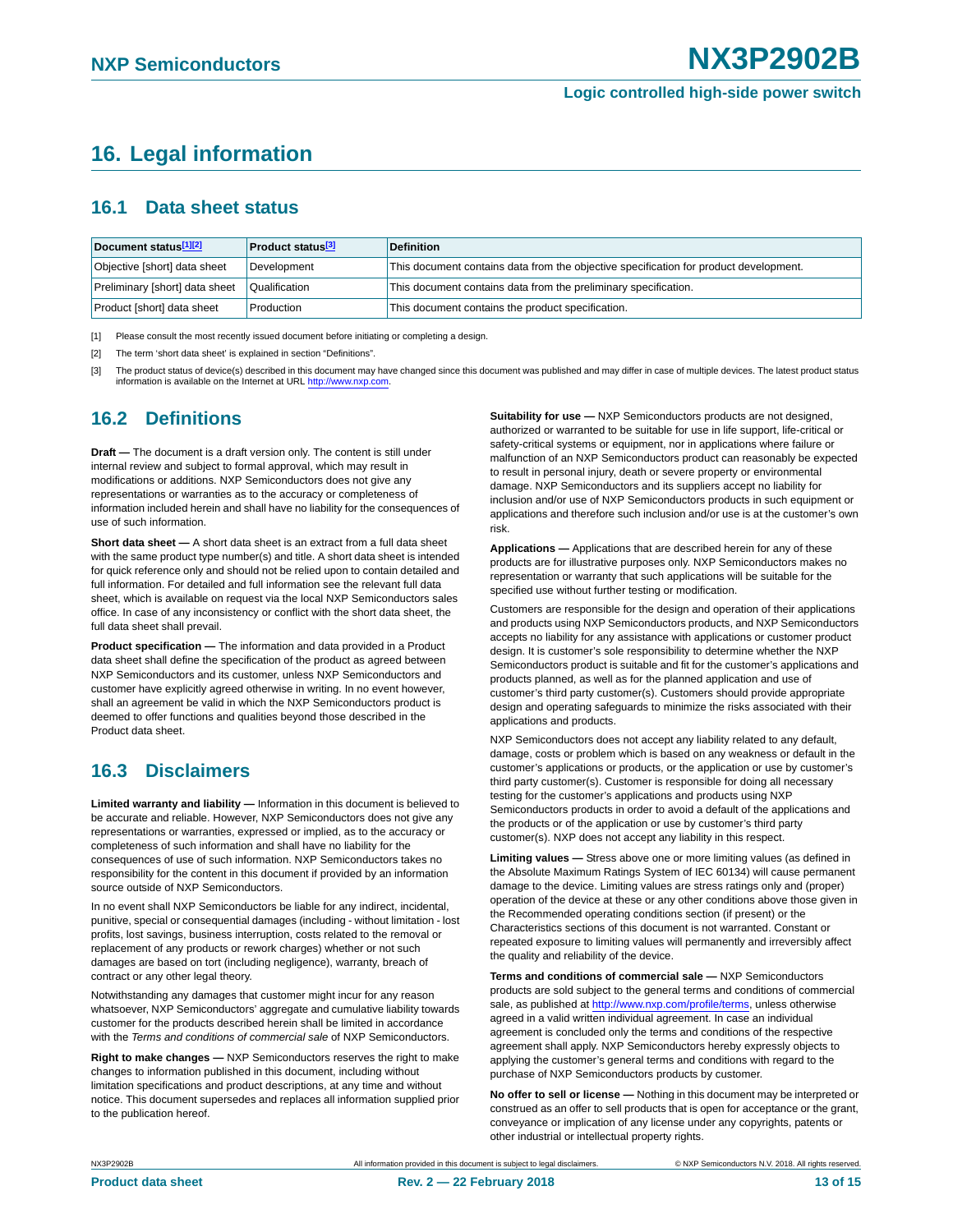**Export control —** This document as well as the item(s) described herein may be subject to export control regulations. Export might require a prior authorization from competent authorities.

**Non-automotive qualified products — Unless this data sheet expressly** states that this specific NXP Semiconductors product is automotive qualified, the product is not suitable for automotive use. It is neither qualified nor tested in accordance with automotive testing or application requirements. NXP Semiconductors accepts no liability for inclusion and/or use of non-automotive qualified products in automotive equipment or applications.

In the event that customer uses the product for design-in and use in automotive applications to automotive specifications and standards, customer (a) shall use the product without NXP Semiconductors' warranty of the product for such automotive applications, use and specifications, and (b) whenever customer uses the product for automotive applications beyond

## <span id="page-13-1"></span>**17. Contact information**

NXP Semiconductors' specifications such use shall be solely at customer's own risk, and (c) customer fully indemnifies NXP Semiconductors for any liability, damages or failed product claims resulting from customer design and use of the product for automotive applications beyond NXP Semiconductors' standard warranty and NXP Semiconductors' product specifications.

**Translations —** A non-English (translated) version of a document is for reference only. The English version shall prevail in case of any discrepancy between the translated and English versions.

### <span id="page-13-0"></span>**16.4 Trademarks**

Notice: All referenced brands, product names, service names and trademarks are the property of their respective owners.

For more information, please visit: **http://www.nxp.com**

For sales office addresses, please send an email to: **salesaddresses@nxp.com**